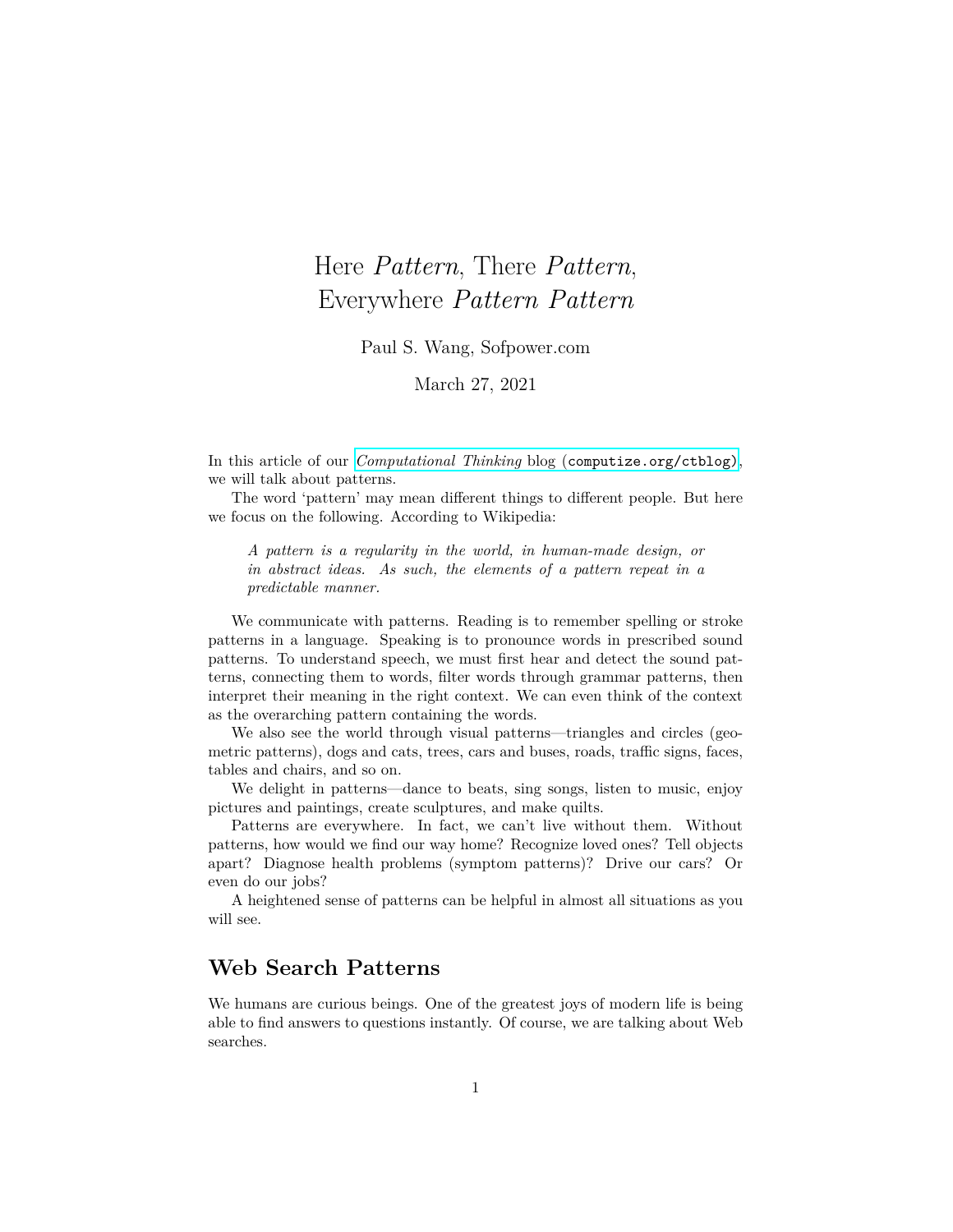Using Google or another search engine, we might enter a sequence of words, "*Old MacDonald Had a Farm*" for example, and find out all about the song. The sequence of words given is known as a *search pattern*. Knowing how to use search patterns can make Web search faster, easier and more precise.

First we need to realize that when given a sequence of words, Google will look for information in its database containing those words, but not necessarily in that order or even in the same sentence. The letter case is usually ignored. Surround the words in quotation marks to insist on exact matches. For example "white paper" versus "paper white".

Even though Google is smart, it is often useful for us to provide a specific context for our search pattern. For example. using subway usually gets you locations of the restaurant. Philadelphia subway should get you public transportation in that city. The pattern Washing D.C. subway gets you info on the DC Metro in addition to restaurant locations in DC. Use  $-$ **restaurant** (the hyphen is a Google search operator) to remove that option. To indicate search within a website use site: computize.org recursion, for example.

Here is an example of providing good context. The search pattern

tennis 2021 Australian Open woman final highlights youtube

should lead directly to the exciting video to watch. To get more tips, search for Google Search Operators.

#### **String Search Patterns**

On the computer text/document editor apps such as MS Word™,  $\text{Excel}^{\text{TM}}$ , Notepad++, LibreOffice (free), VI/VIM (text editor) offer many useful features including spelling help, grammar checking, text search/replace, and more.

We all know how tedious it is to look through a long document for some specific word, phrase, date, name, or some other *string of characters*. Luckily most text editors offer automatic search for any given string (of characters) within the document being processed.

Looking for a target string involves

- (A) you specify the string to search and
- (B) the computer finding *matches* in the document.

To specify which string to search, you use a notation known as *regular expression* or *regex*. This may sound complicated but it is really simple.

- 1. A regex is a string consisting of **regular characters** and **metacharacters**.
- 2. A regular character stands for itself, indicating the character to match.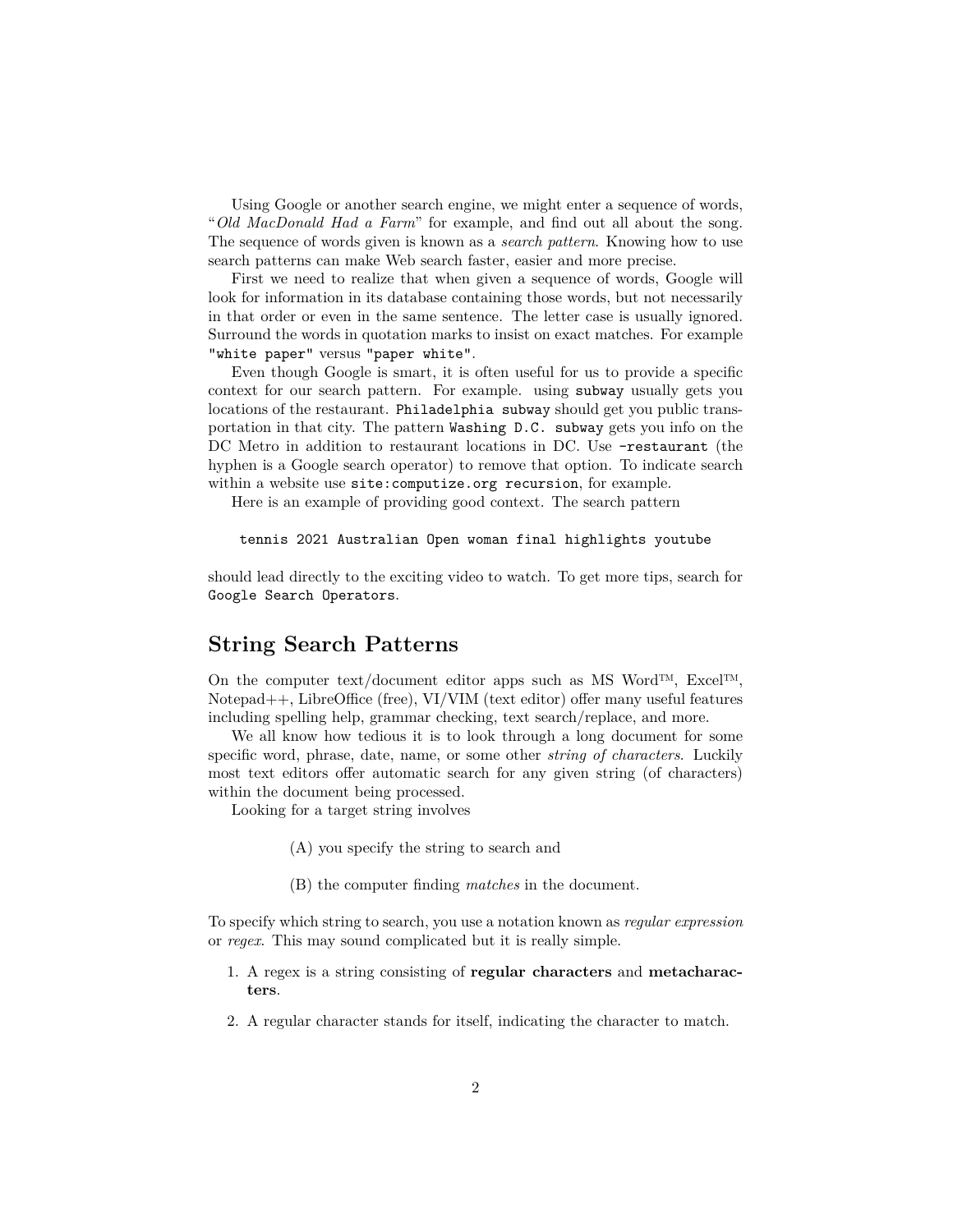3. A metacharacter indicates your desired options for what character to match. The usual metacharacters are  $\{\}\left[\right](\hat{\sigma}^{\ast})$ .  $|\ast+\hat{\sigma}|$  and  $\setminus$  (the backslash).

For example, the regex hat matches just that while h[aeiou]t will match hat, het, hit, hot, and hut. Thus, the expression [xyz] matches any one of the enclosed characters, namely x, y, or z. The metacharacter \* indicates zero or more repetitions of the previous character. For example, Ha\* matches H, Ha, Haa, Haaa and so on. Here is an application: chapter[1-9] matches chapter1, chapter2, all the way to chapter9.

The metacharacter . (period) matches any single character. Thus, .\*pdf matches pdf or anything followed by pdf. To match the character . we need to *escape* it (prevent its metacharacter meaning) by preceding it with \. Thus .\*\.docx matches anything ending in .docx.

As you can see, regular expressions are powerful but can become complicated. For more information search for Wikipedia: regular expression.

#### **Are You A Human?**

Indeed computers are fast and efficient in matching textual patterns. Much faster than humans. But image patterns are a whole another story. In fact, humans are so much better than computer systems in this direction. Actually, on the Web, image patterns are used to test if the user is a human or a bot. Such tests are known as CAPTCHAs (Completely Automated Public Turing test). They effectively prevent bots from registering for services, making comments, pretending to be customers, etc.

Most commonly one or more images are presented for the user to detect numbers, characters, cars, boats, animals in the images.

| Match the characters in the picture                           | Help |
|---------------------------------------------------------------|------|
| To continue, type the characters you see in the picture. Why? |      |
| The picture contains 8 characters.                            | エド   |
| <b>Characters:</b>                                            |      |
| Continue                                                      |      |

In this example, the twisty curvy characters are easy for humans to recognize, but not for bots. The extra line segments serve to further confuse any automated character recognition attempts.

In the next example, a user must identify every picture, out of nine, with a bus in it.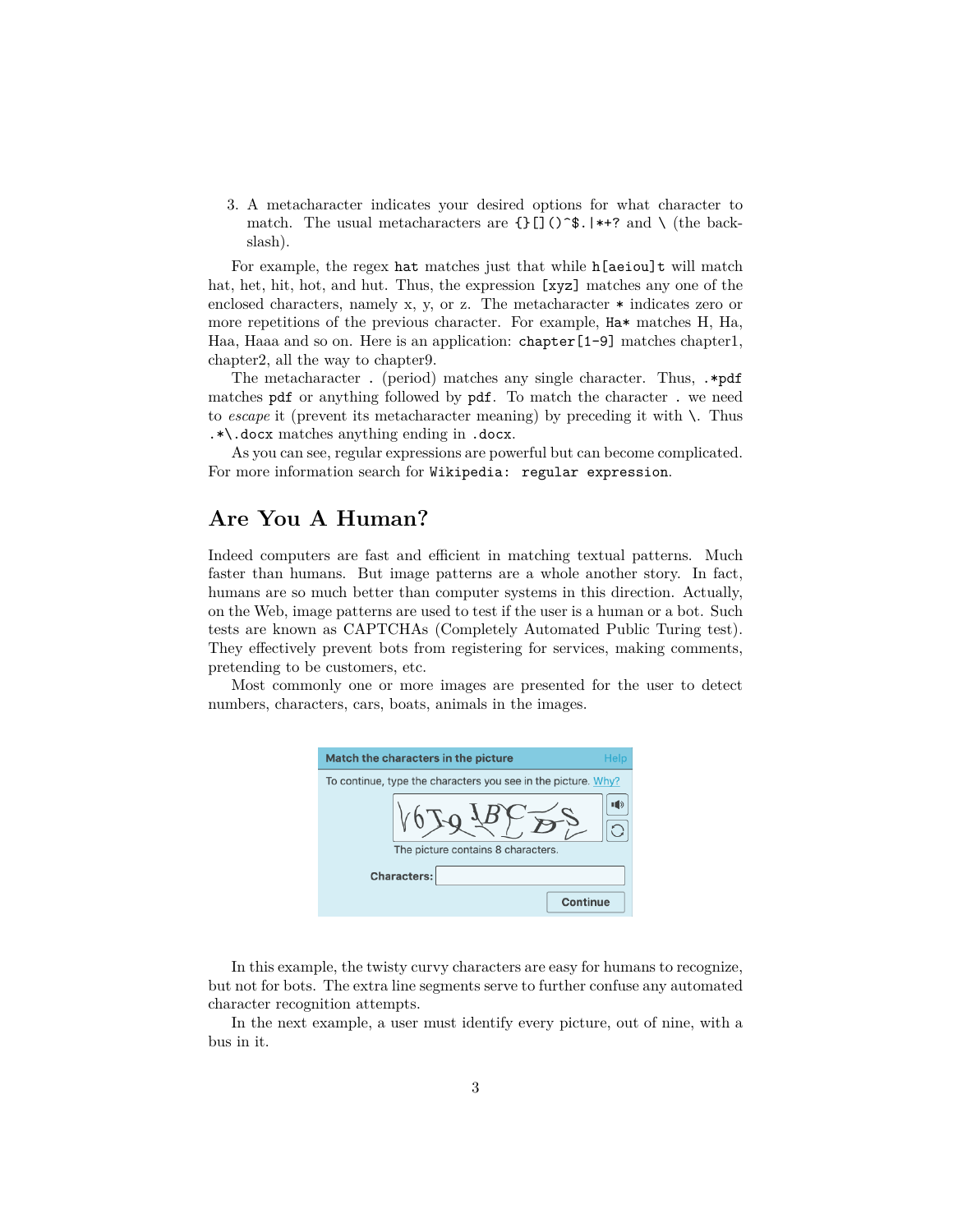

Even just having to click inside a designated area becomes an effective CAPTCHA.



Humans and computers are built and function differently. We have full understanding of how computers work but not the human mind. Some pattern recognition tasks are easy for humans but hard for computers and vice versa.

#### **Facial Recognition**

When we see a face we easily recognize if it is a friend or stranger. However, such a simple task becomes much harder for a computer system.

Automated facial recognition systems are useful for authenticating an account holder, a ticketed passenger, a credit/debit card user, a cellphone owner, and so on. It is also useful in video surveillance and law enforcement applications.

Basically, a facial recognition system needs to isolate a face in an image (from camera or video frame), normalize the face image (to that of a passport photo for example), extract facial features (width between eyes, length of nose, etc.), then compare the features with target images to perform recognition.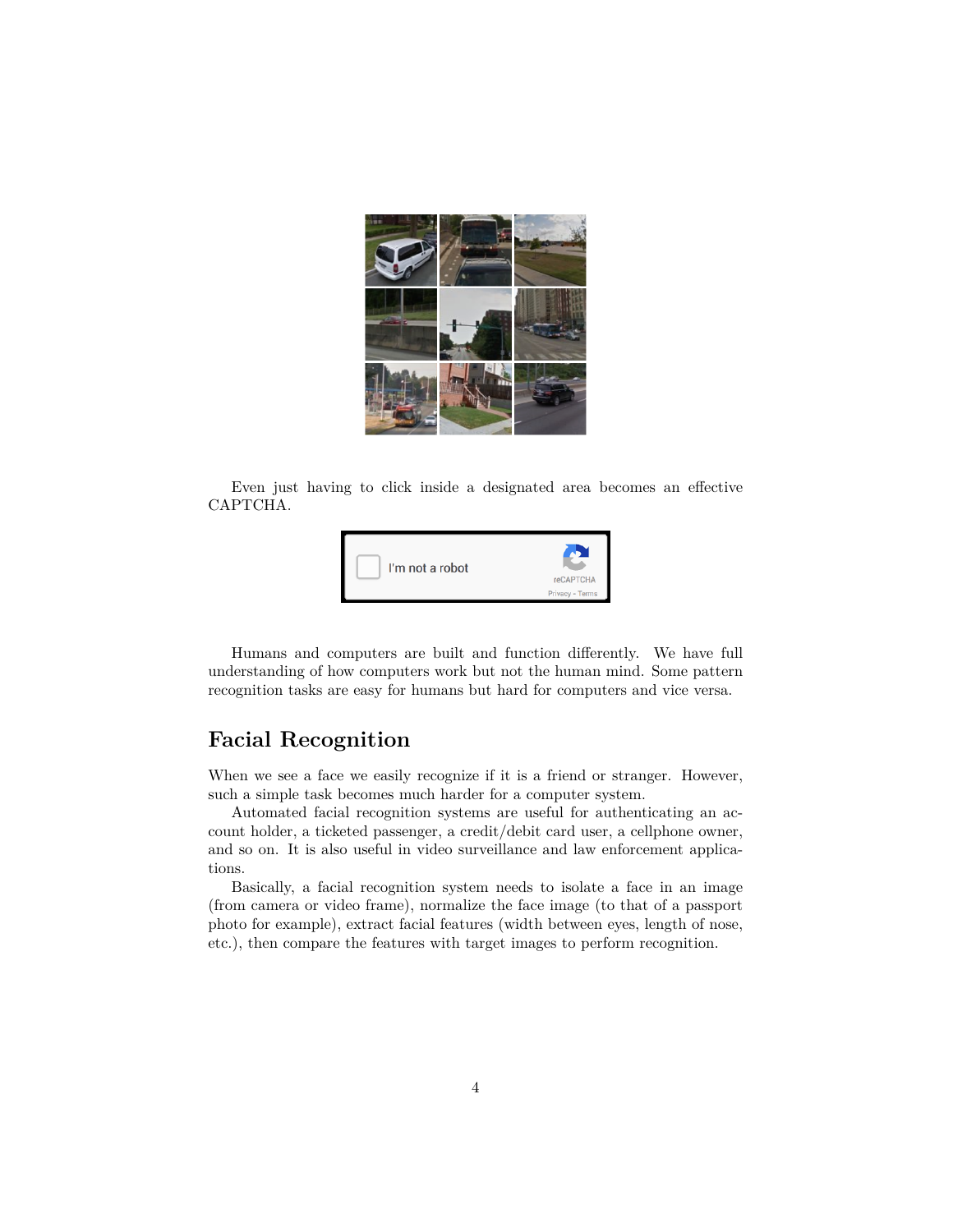

Automatic facial recognition technology is well developed and relatively mature and can be applied widely. For example, faces captured from videos and pictures of the January 6 US Capital insurrection have been used by law enforcement to identify the individuals. These days, even ordinary people can use websites such as PimEyes to identify others from facial images.

Beware there are security and privacy concerns when you allow an app to collect your facial recognition information.

# **Hey, Let's Talk**

In the first year at MIT graduate school, I wrote a term paper on better computer user interface which basically called for **talking** as the desired mode of human-computer interaction. At that time (1967), we interacted with computers via typewriter-like terminals, even at MIT.

Now we are all talking to our smartphones and computers—Alexa (Amazon Echo), hello Google, hey Cortana (MS Windows 10), hey Siri (Apple), and so on. Even though we are limited to what can be said and understood by the automatic speech recognition (ASR) system, we feel happy and in control.



ASR works by recognizing sound patterns and converting them to words (text). The costly computation must be done quickly, in milliseconds, so the computer does not appear retarded. In addition to overcoming background noises, ASR must also deal with male/female/child voices and accents. Finally there are homonyms (many in English but much more in Chinese) such as 'here', 'hear'; 'two', 'too'. An ASR system must rely on context to make clever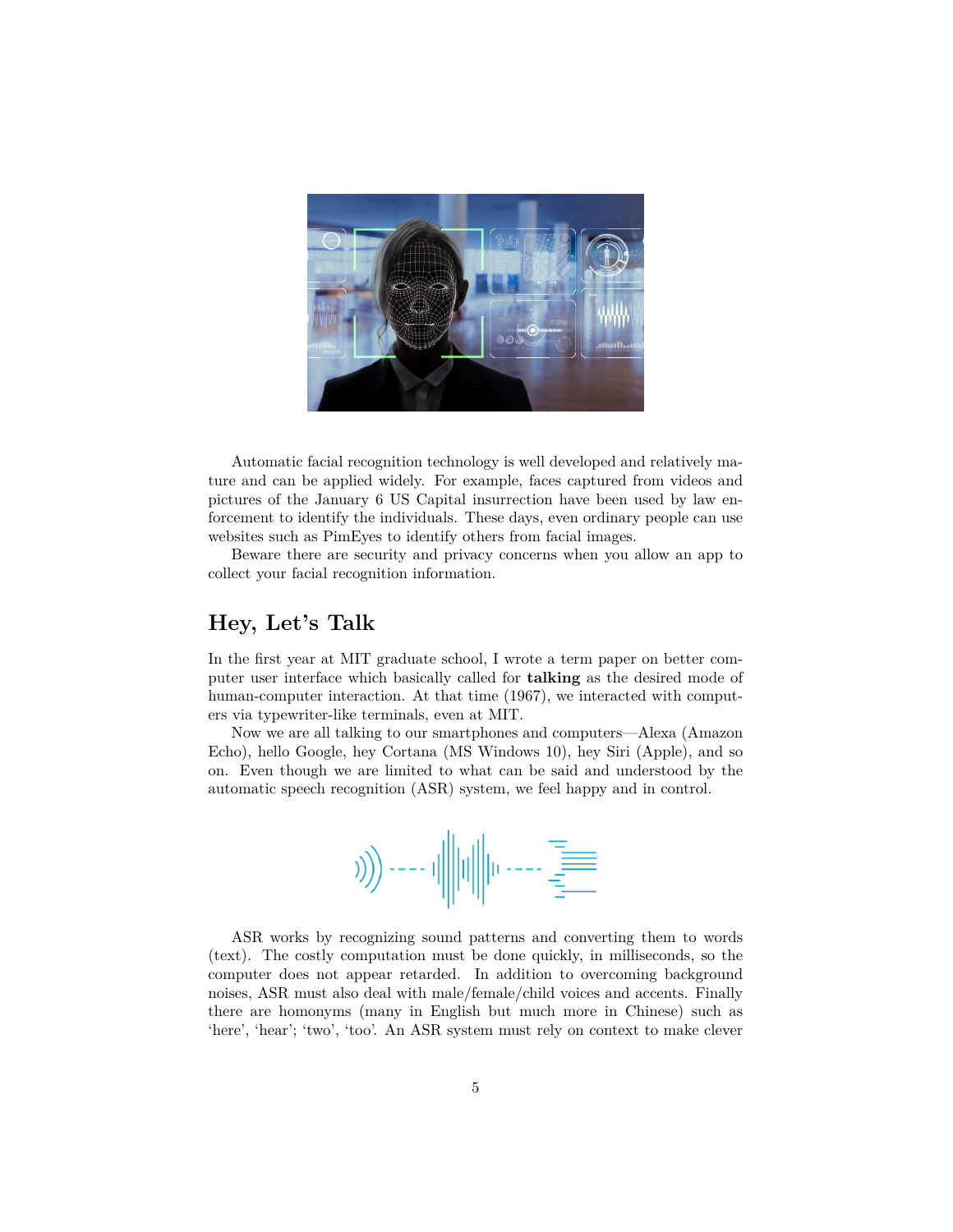decisions. Still today's ASR systems are far from understanding speech, they are programmed to simply respond to a fixed set of commands.

# **Self-Driving Cars**



Some say the future of transportation lies in self-driving cars. Such a car is certainly an advanced piece of technology integrating sensor inputs (radar, laser, infra-red), geo-positioning, map data, and computer vision into one dynamic control system to drive safely from point A to B.

Its computer vision system must identify traffic signs and signals, vehicles, pedestrians, animals and other objects that may be on or traveling the road. That certainly is a significant task in real-time pattern recognition. The technologies are still in the developing and testing stages.

On March 2018 in Tempe Arizona, a Uber self-driving car, with test driver inside, hit and killed a woman walking at night (10 PM). The woman was pushing a bicycle across the road. According to the National Traffic Safety Board (NTSB) the cause was that the system lacks "*the capability to classify an object as a pedestrian unless that object was near a crosswalk*". Putting pedestrians and other moving objects under the context of crosswalks is obviously mistaken.

On March 2019, a Tesla Model 3 with Autopilot engaged crashed into a truck, killing the driver, according to *Ars Technica*.

These tragic events tell us that automated driving has a good distance to go before becoming practical. Because of its huge potential, companies are still actively pursuing self-driving cars.

The AI systems in self-driving cars are being road tested extensively to gain experience in different situations, scenes, weather conditions, and objects encountered to make improvements.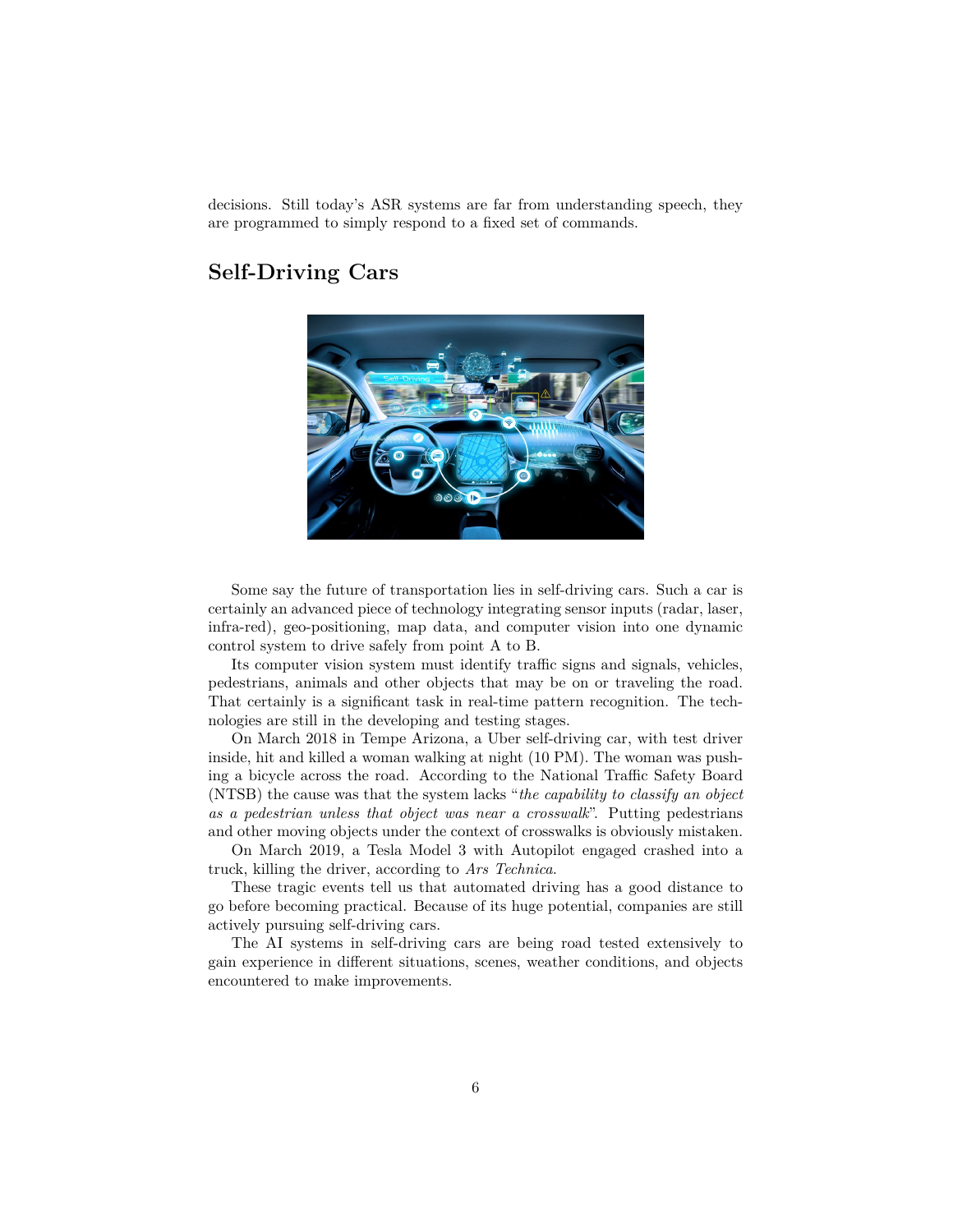#### **Patterns in Data**

Wise people learn from history and experience (known data) and find patterns for what works and what fails. These patterns can help us avoid repeating mistakes and duplicate successes.

With computing, we can collect a lot of data and find regularities (patterns) in them. Such patterns can be put to good use in specific areas. For example data of symptoms can help disease diagnosis, of traffic accidents can help road design and safety, of spam can make email filters more effective, of consumer interests can lead to more useful recommendations, and so on.

We have talked about training self-driving systems with data. Google Translate is another example. It has a huge database on existing translations among many languages and reaches into this data to do translation work. Thus, it really does not understand the material it is translating. How strangely wonderful. Google Translate also collects user feedback (more translation data) to improve its ability to translate.

A significant trend in AI is exactly in collecting and analyzing big data for improved business practices in client companies.

### **Finally–Computize**

Recall that we defined *computize* as "*To apply computational thinking. To view, consider, analyze, design, plan, work, and solve problems from a computational perspective.*"

In computational thinking, identifying, recognizing, matching, and using patterns are important. Thus, let us apply patterns in our daily lives. For example, we can write down the pattern of a phishing email:

- The incoming email is from an unknown email address.
- The email does not address the receiver by name.
- The email promises unexpected money coming your way or talks about something urgent or important, such as your account expiring, bill overdue, resource quota exhausted.
- You are advised to follow a link or open an attachment.

Of course, you won't be fooled and will forward such email directly to phishing-report@us-cert.gov.

Here is a more general situation. We all know that bad things happen when we are nervous, hurried, distracted, preoccupied, or absent minded. Yet we also find ourselves in such moods after something bad happens. So the pattern: *one bad thing can lead to another*. Knowing this pattern, we all must keep calm, cool, collected, focused, rational, and decisive to deal with a bad situation. This way we can make things better instead of worse.